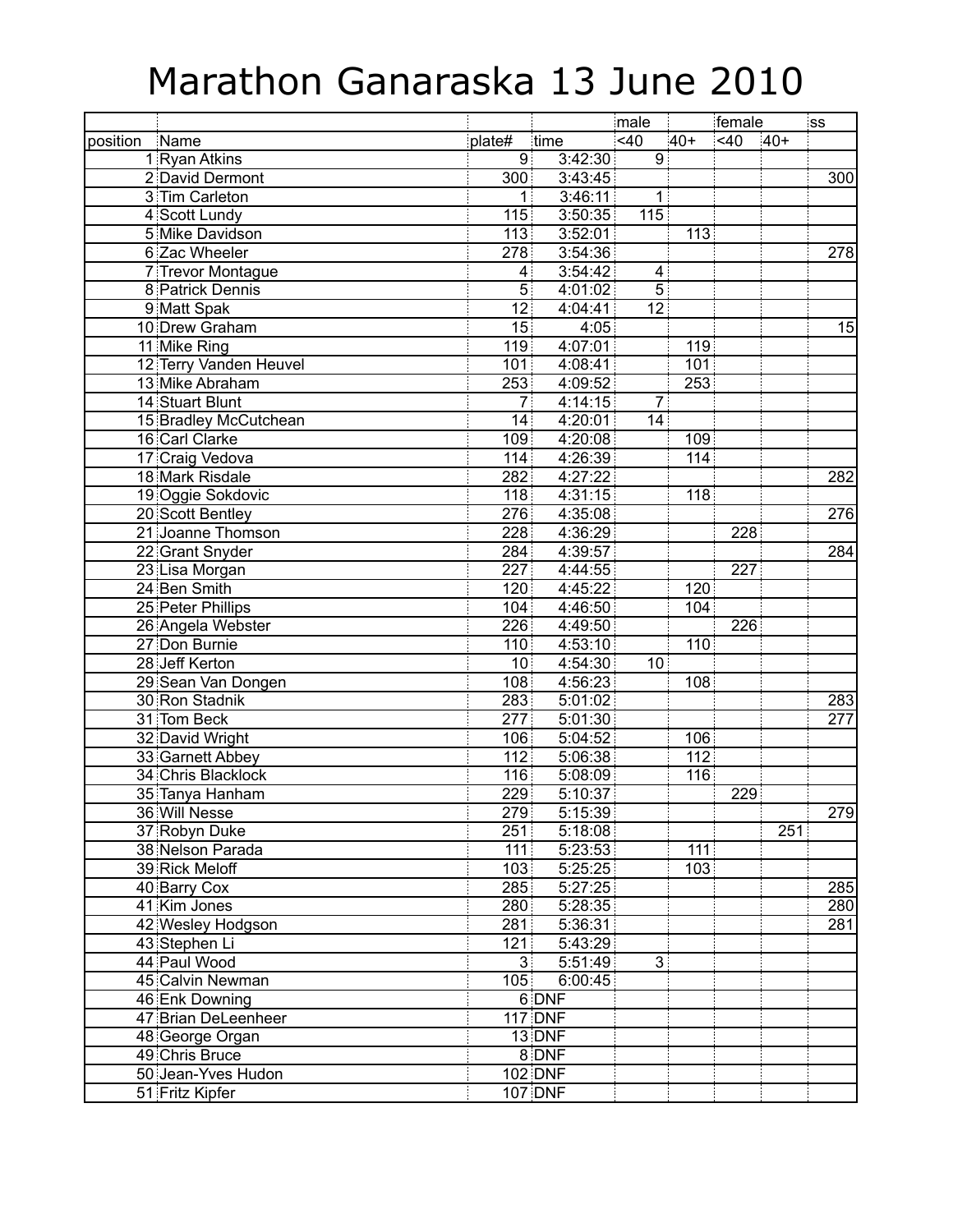## Marathon Ganaraska 13 June 2010

| $\sim$<br>ne<br>TWOOG<br>$\epsilon$ if<br>ےت | -----<br>$- - -$<br>– Ur<br>. . |  |  |  |
|----------------------------------------------|---------------------------------|--|--|--|
| $\sim$<br>$\sim$<br>.<br>ეე<br>ுபய…          | - -<br>71 V.                    |  |  |  |